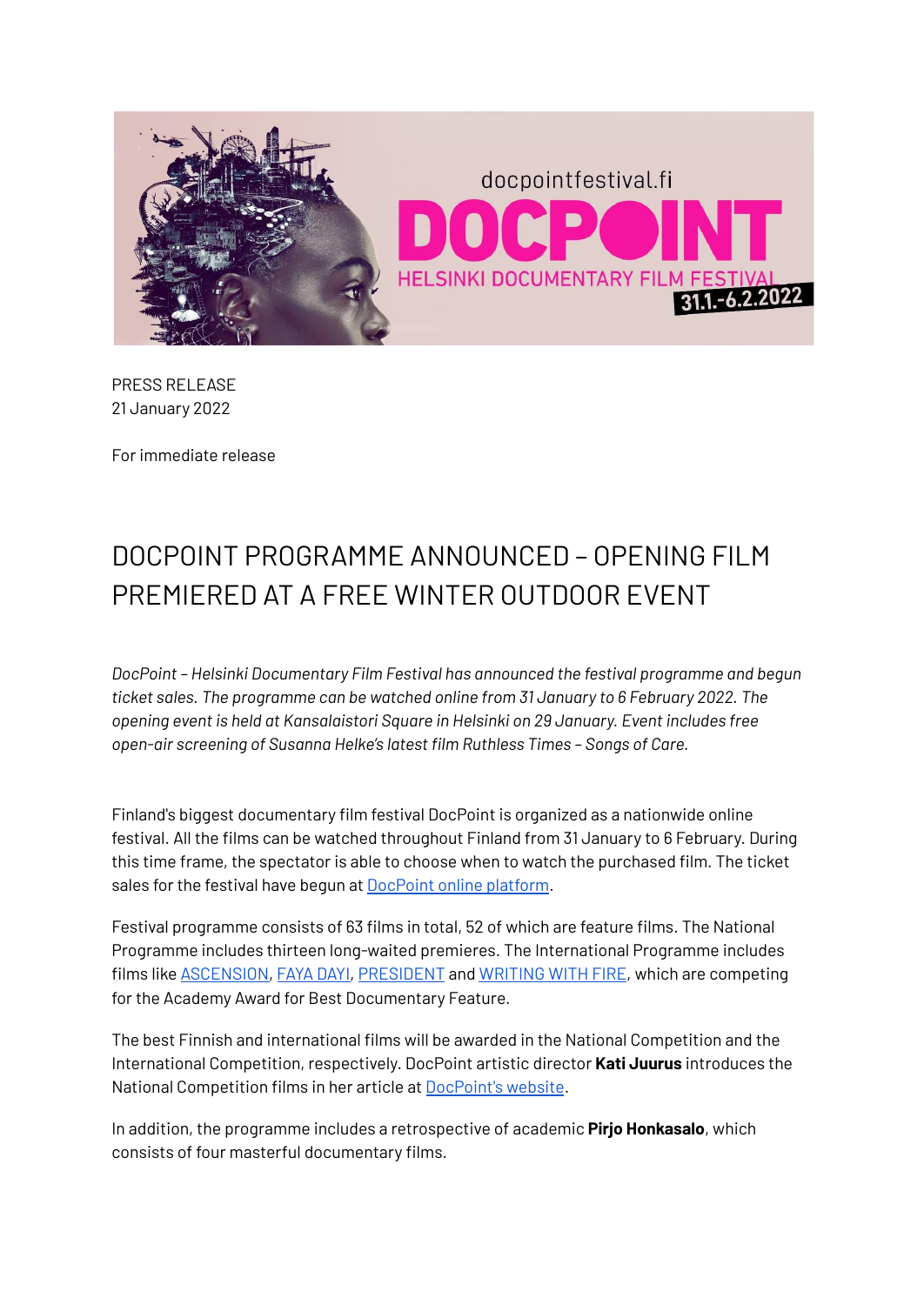## **DOCPOINT OPENING IN FRESH WINTER AIR OF HELSINKI**

DocPoint opening event will be held at Kansalaistori Square in Helsinki on 29 Saturday starting from 5:00 pm. There will be a free outdoor screening of **Susanne Helke**'s new film [RUTHLESS](https://docpointfestival.fi/en/event-en/ruthless-times-songs-of-care/) TIMES – [SONGS](https://docpointfestival.fi/en/event-en/ruthless-times-songs-of-care/) OF CARE. In the darkly humorous film, women working in public care sing songs about their everyday experiences, absurd and often miserable. The music is composed by the famous musician **Anna-Mari Kähärä**. The film was produced by Road Movies Oy.

"I am happy that we are able to organise DocPoint opening event as an outdoors event, in fresh winter air. And I am absolutely thrilled that the opening film is a topical and unique documentary musical! The film combines an actual topic, important issue, dark humor and wonderful singing scenes!" says DocPoint executive director **Tapio Riihimäki**.

## **NATIONAL COMPETITION**

[Fragments](https://docpointfestival.fi/en/event-en/fragments-of-humanity/) of Humanity [Golden](https://docpointfestival.fi/en/event-en/golden-land/) Land Hockey [Dreams](https://docpointfestival.fi/en/event-en/hockey-dreams/) It's Raining [Women](https://docpointfestival.fi/en/event-en/its-raining-women/) Power of the [People](https://docpointfestival.fi/en/event-en/power-of-the-people/) [Ruthless](https://docpointfestival.fi/en/event-en/ruthless-times-songs-of-care/) Times – Songs of Care [Shepherds](https://docpointfestival.fi/en/event-en/shepherds-of-the-earth/) of the Earth Sorrow [Tamers](https://docpointfestival.fi/en/event-en/sorrow-tamers/)

## **INTERNATIONAL COMPETITION**

All About My [Sisters](https://docpointfestival.fi/en/event-en/all-about-my-sisters/) Les Enfants [Terribles](https://docpointfestival.fi/en/event-en/les-enfants-terribles/) [Faya](https://docpointfestival.fi/en/event-en/faya-dayi/) Dayi Life of [Ivanna](https://docpointfestival.fi/en/event-en/life-of-ivanna/) The [Mushroom](https://docpointfestival.fi/en/event-en/the-mushroom-speaks/) Speaks A Night of [Knowing](https://docpointfestival.fi/en/event-en/a-night-of-knowing-nothing/) Nothing One Take [Grace](https://docpointfestival.fi/en/event-en/one-take-grace/) [President](https://docpointfestival.fi/en/event-en/president/) [Sabaya](https://docpointfestival.fi/en/event-en/sabaya/) **[Trenches](https://docpointfestival.fi/en/event-en/trenches/)** Where Are We [Headed](https://docpointfestival.fi/en/event-en/where-are-we-headed/)